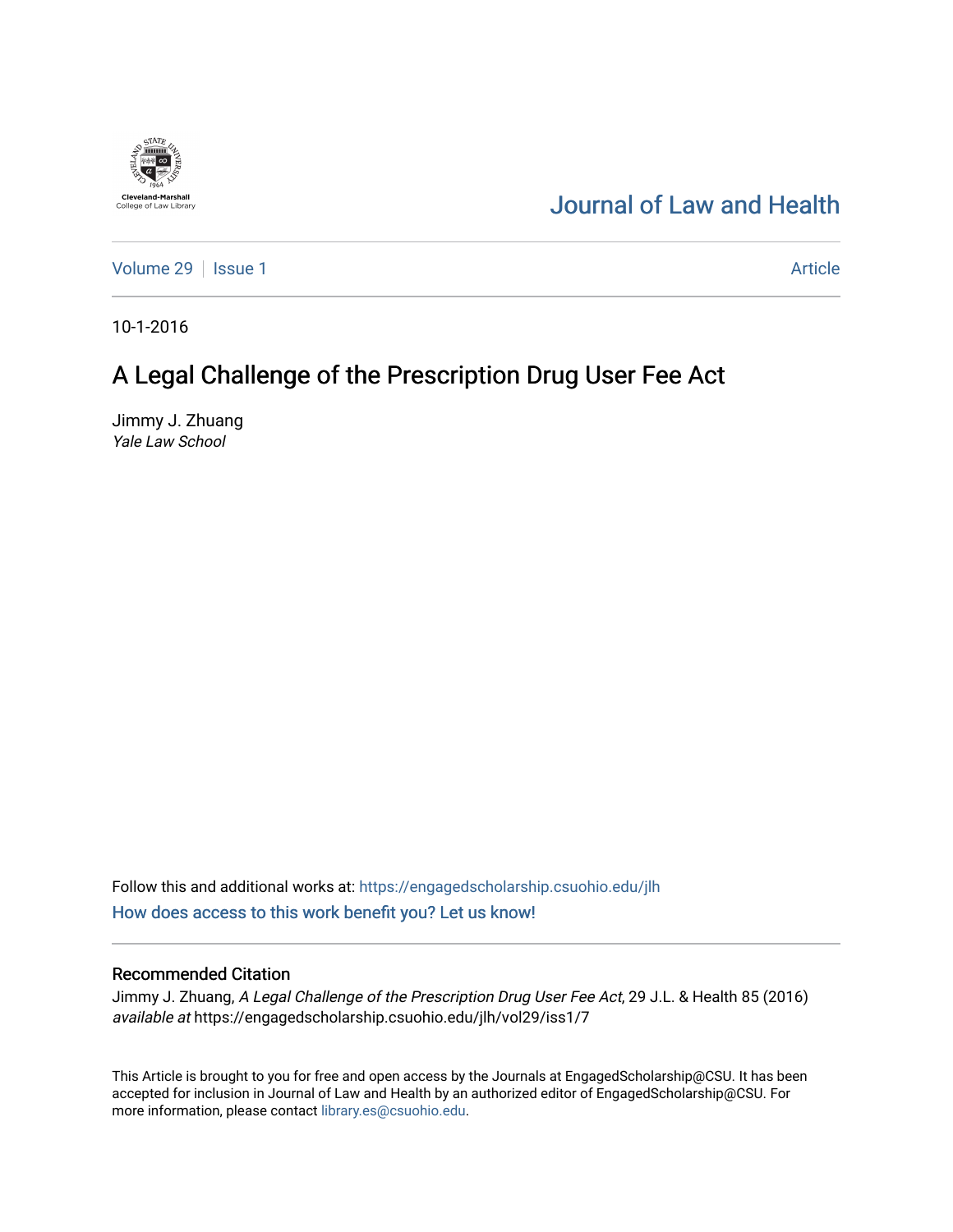### **A LEGAL CHALLENGE OF THE PRESCRIPTION DRUG USER FEE ACT**

#### JIMMY J. ZHUANG\*

| III. WHAT THE FDA CAN LEARN FROM AIRLINES, ENVIRONMENTALISTS, |  |
|---------------------------------------------------------------|--|
|                                                               |  |
|                                                               |  |
|                                                               |  |
|                                                               |  |
|                                                               |  |

#### I. PDUFA AND ITS CONTROVERSY

From the 1970s through the early 1990s, the Food and Drug Administration (FDA) was heavily criticized for its slow approval process, which the agency in turn blamed on its lack of resources.<sup>1</sup> As a compromise, the Prescription Drug User Fee Act (PDUFA) was passed in 1992 to permit the FDA to charge drug manufacturers a user fee for reviewing new drug applications in order to supplement its Congressional appropriation.<sup>2</sup> Drug manufacturers pay this user fee to have their drug approvals reviewed an expedited schedule.<sup>3</sup> Initially, PDUFA allowed the fees to be used only "to defray increases in the costs of . . . the review of human drug applications."<sup>4</sup> Over time, this restraint of using PDUFA fees only as a "supplement" has eroded. By 2015, user fees accounted for  $42\%$  of the total FDA budget<sup>5</sup> and  $64\%$  of the FDA drug approval process budget.<sup>6</sup> For comparison, in 1997, PDUFA user fees only accounted

<sup>1</sup> *See generally*, Ernst R. Berndt, Adrian H.B. Gottschalk, Tomas Philipson & Matthew W. Strobeck, *Assessing the Impacts of the Prescription Drug User Fee Acts (PDUFA) on the FDA Approval Process*, *in* 8 FORUM FOR HEALTH ECONOMICS & POLICY (Dana Goldman ed. 2005).

<sup>2</sup> PRESCRIPTION DRUG USER FEE ACT (PDUFA), [http://www.fda.gov/ForIndustry/](http://www.fda.gov/‌ForIndustry/‌UserFees/PrescriptionDrugUserFee/) [UserFees/PrescriptionDrugUserFee/](http://www.fda.gov/‌ForIndustry/‌UserFees/PrescriptionDrugUserFee/) (last visited March 26, 2016).

<sup>3</sup> Patrick O'Leary, *Funding the FDA: Assessing the User Fee Provisions of the FDA Safety and Innovation Act of 2012*, 50 HARV. J. ON LEGIS. 239, 241-42 (2013).

<sup>4</sup> Pub. L. No. 102-571, § 736(g)(2)(B), 106 Stat. 4491, 4497 (1992).

<sup>5</sup> FY 2015 OPERATING PLAN NARRATIVE, FOOD AND DRUG ADMINISTRATION, *available at* http://www.fda.gov/downloads/AboutFDA/ReportsManualsForms/Reports/BudgetReports/U CM433147.pdf (last accessed Feb. 23, 2015).

6 *Id.* 

<sup>\*</sup>J.D., 2016, Yale Law School. Ph.D. biochemistry, 2013, Harvard University. A.B. molecular biology & applied mathematics, 2008, Dartmouth College. I would like to thank Professor Aaron Kesselheim for discussion and suggestions for this Essay.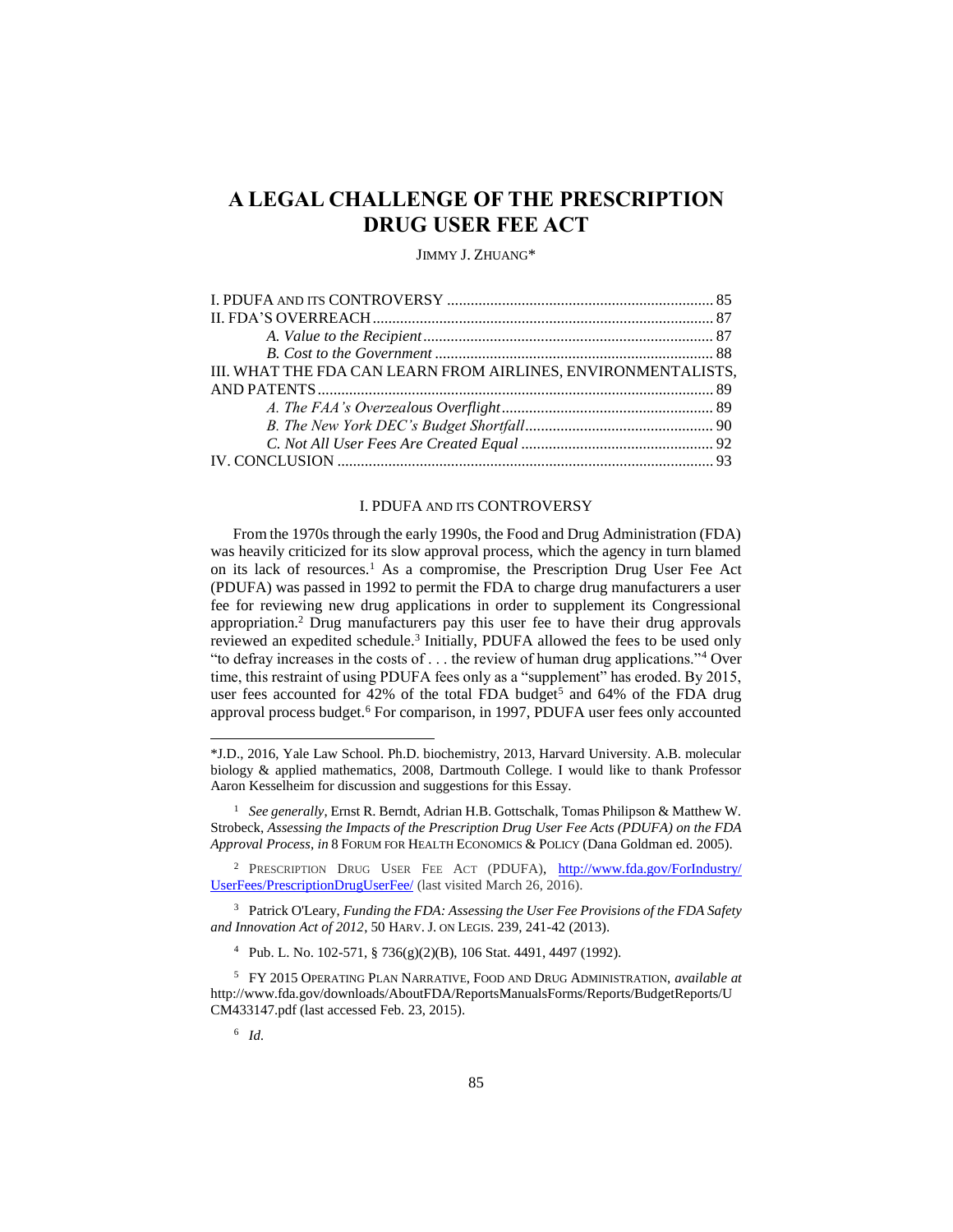for 8.5% of the total FDA budget.<sup>7</sup> This trend has raised questions about conflicts of interest as well as the drug approval process's quality.

Because PDUFA requires the FDA to respond to drug applications within 10 months, critics have noted the negative impacts this compressed timeframe could have on drug safety.<sup>8</sup> For every 10 month of reduced review time, there is a correlated 18% increase in serious adverse reactions, 11% increase in hospitalizations, and 7% increase in deaths related to an approved drug.<sup>9</sup> Even without gloomy empirical data, critics argue that this funding mechanism "systematically slants important policy choices," such as under-allocation of monies for post-approval safety surveillance, which drug manufacturers prefer not to be burdened with.<sup>10</sup> Finally, PDUFA opponents argue that its legislative history is replete with re-authorizations, extensions, and erosions of FDA independence, including explicitly allowing industry members to be on FDA advisory committees, which all point to thorough agency capture.<sup>11</sup>

However, PDUFA proponents also present compelling counterarguments. Recent empirical studies show that there has been "[n]o significant effect of PDUFA . . . on the rate of withdrawals of new-drug approvals" when comparing drug safety data before and after the Act's passage.<sup>12</sup> Furthermore, proponents argue that "nearly all of the decrease in approval times [after the PDUFA passage] would have been achieved . . . if the FDA received these funds as direct appropriations rather than relying on industry user fees,"<sup>13</sup> which makes PDUFA an economically efficient piece of legislation for having the drug industry internalize its own costs of safety. Furthermore, analytically, FDA bias for specific instances of drug approvals seems unlikely, as the "FDA's decisions on drug applications are functionally independent . . . [since] funds from the particular company are not paid directly to any individual reviewer or division within the agency."<sup>14</sup> In other words, PDUFA is not a quid pro quo; rather, it is a pay-to-play.

<sup>7</sup> *Testimony on 1997 FDA Budget Proposal Before the Subcomm. on Agricultural, Rural Development, and Related Agencies of the S. Appropriations Comm.*, 104th Cong. (1996) (statement of David A. Kessler, Comm'r of FDA), *available at* http://www.hhs.gov/asl/testify/t960502a.html (last accessed Sept. 1, 2015).

<sup>8</sup> Donald W. Light, Joel Lexchin & Jonathan J. Darrow, *Institutional Corruption of Pharmaceuticals and the Myth of Safe and Effective Drugs*, 2013 J. LAW, MED. & ETHICS 590, 595.

<sup>9</sup> *Id.* 

<sup>10</sup> Marc A. Rodwin, *Institutional Corruption and the Pharmaceutical Policy*, 2013 J. LAW, MED. & ETHICS 544, 548.

<sup>11</sup> James L. Zelenay, Jr., *The Prescription Drug User Fee Act: Is a Faster Food and Drug Administration Always a Better Food and Drug Administration?*, 60 FOOD & DRUG L.J. 261, 294 & 310 fn. 422 (2005).

<sup>12</sup> Henry Grabowski & Y. Richard Wang, *Do Faster Food and Drug Administration Drug Reviews Adversely Affect Patient Safety? An Analysis of the 1992 Prescription Drug User Fee Act*, 51 J. L. & ECON. 377, 410 (2008).

<sup>13</sup> Rochelle Lee, *FDA and Drug Safety: New Tufts Study Challenges Critics of the Prescription Drug User Fee Act*, 2006 J. L. MED. & ETHICS 131, 132.

<sup>14</sup> *Id.* at 131.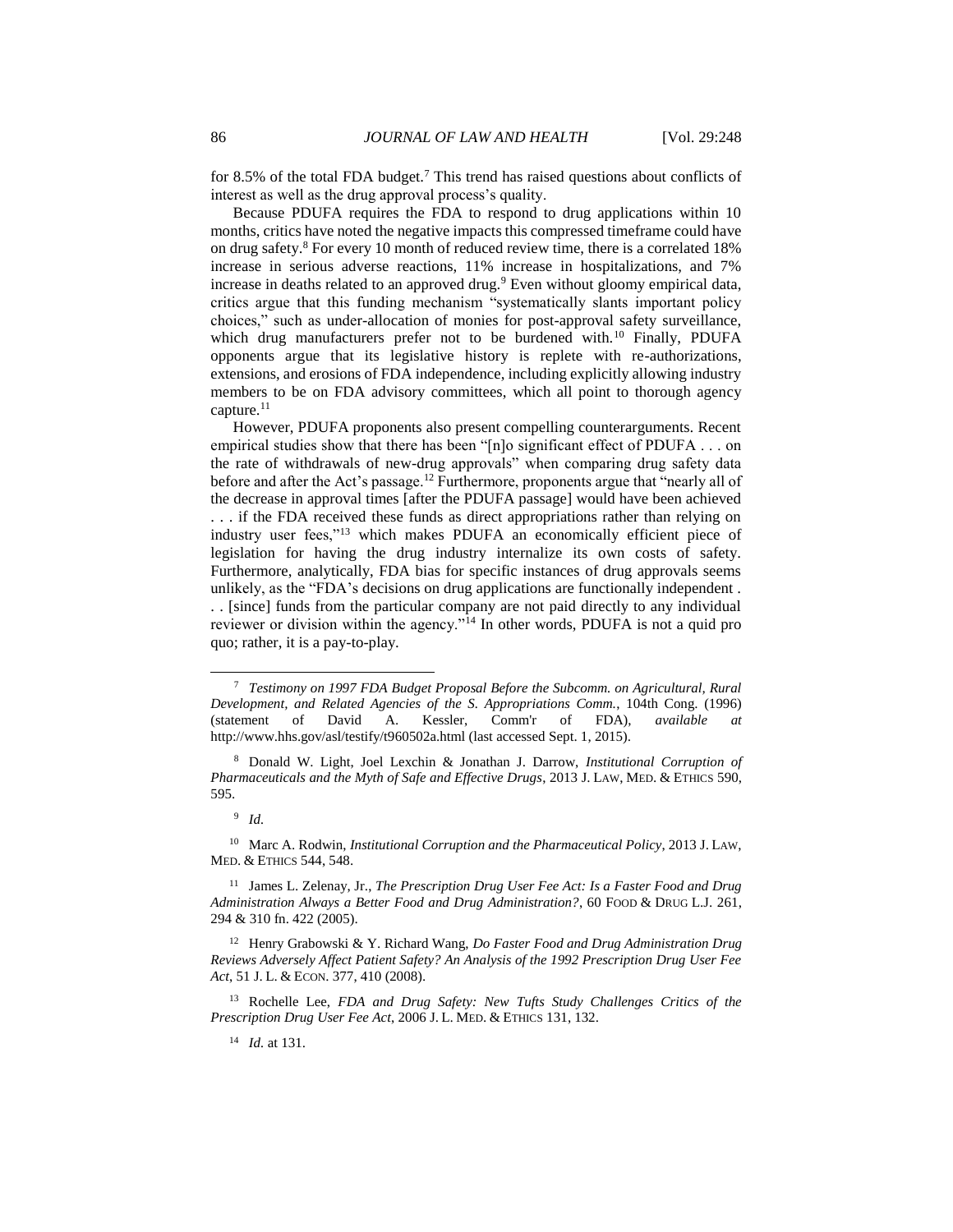Thus, there are strong analytical and empirical arguments supporting both sides of this debate. Surprisingly, however, there is little legal analysis on PDUFA. In fact, the statute 21 U.S.C. § 379h on the FDA authority to assess user fees has hardly ever been litigated. Only three cases have been reported, and none of them challenge the legality or discretion of the FDA to charge these user fees, or even question the possible conflicts of interest PDUFA may pose.<sup>15</sup>

In Part II, I present a legal challenge to PDUFA from an administrative law perspective. While I share sympathies with those who believe PDUFA represents an unacceptable conflict of interest for the FDA, I posit arguments purely from the framework of permissible administrative agency discretion, so as to avoid ambivalent analytical and empirical arguments. My argument is that given the statutory and case law determinations of permissible federal agency discretion, the FDA cannot assess a flat user fee for widely variable types of services it renders during the drug approval process. Thus, the current implementation of PDUFA is legally impermissible. Subsequently, in Part III, I compare PDUFA to three other agency user-fee mechanisms and propose specific improvements to PDFUA to minimize its conflict of interest while maintaining its revenue efficiency.

#### II. FDA'S OVERREACH

To start examining PDUFA's legal issues, one has to ask whether administrative law permits user fees to be as prominent of an agency's budget as PDUFA is for the FDA. The answer lies in 31 U.S.C. § 9701(a), which explains that "Congress [intends] . . . each service or thing of value provided by an agency . . . to be self-sustaining to the extent possible," and that the agency may "charge for a service or thing of value provided by the agency" to meet that self-sustaining goal.<sup>16</sup> At first glance, it seems that using PDUFA fees to sustain FDA operations is within an agency's discretion. However, the statute further elaborates that the agency discretion on the amount of fees to collect is to be based on four factors: equity, cost to the government for the service, value to the recipient of the service, and public interest.<sup>17</sup> PDUFA fails two of these factors: fees charged must be related to the value to the recipient and to the cost to the government for the service.

#### *A. Value to the Recipient*

As a constitutional matter, the Supreme Court held in *National Cable Television v. FCC* that Congress granted federal agencies the power to exact self-sustaining fees, but not a power to tax.<sup>18</sup> A fee "bestows a benefit on the applicant, not shared by other members of society," whereas a tax theoretically bestows benefits on everyone in

<sup>&</sup>lt;sup>15</sup> Pharmaceutical Research and Manufacturers of America v. HHS, 2014 WL 2171089 (D.D.C. 2014) was litigated over a question of discounting the user fee for orphan drugs, State-Trade Inc. v. FDA, 869 F.Supp.2d 95 (D.D.C. 2012) was litigated over a question of whether a manufacturer seeking approval of two strengths of same drug should be assessed one user fee, and Winston Labs v. Sebelius, 2009 WL 8631071 (N.D. Ill. 2009) was litigated over a question of waiving the user fee for small businesses.

<sup>16</sup> 31 U.S.C. § 9701 (a)-(b) (2012).

<sup>&</sup>lt;sup>17</sup> *Id.* at  $\S(c)$ .

<sup>18</sup> Nat'l Cable Television Ass'n v. United States, 415 U.S. 336, 341-42 (1974).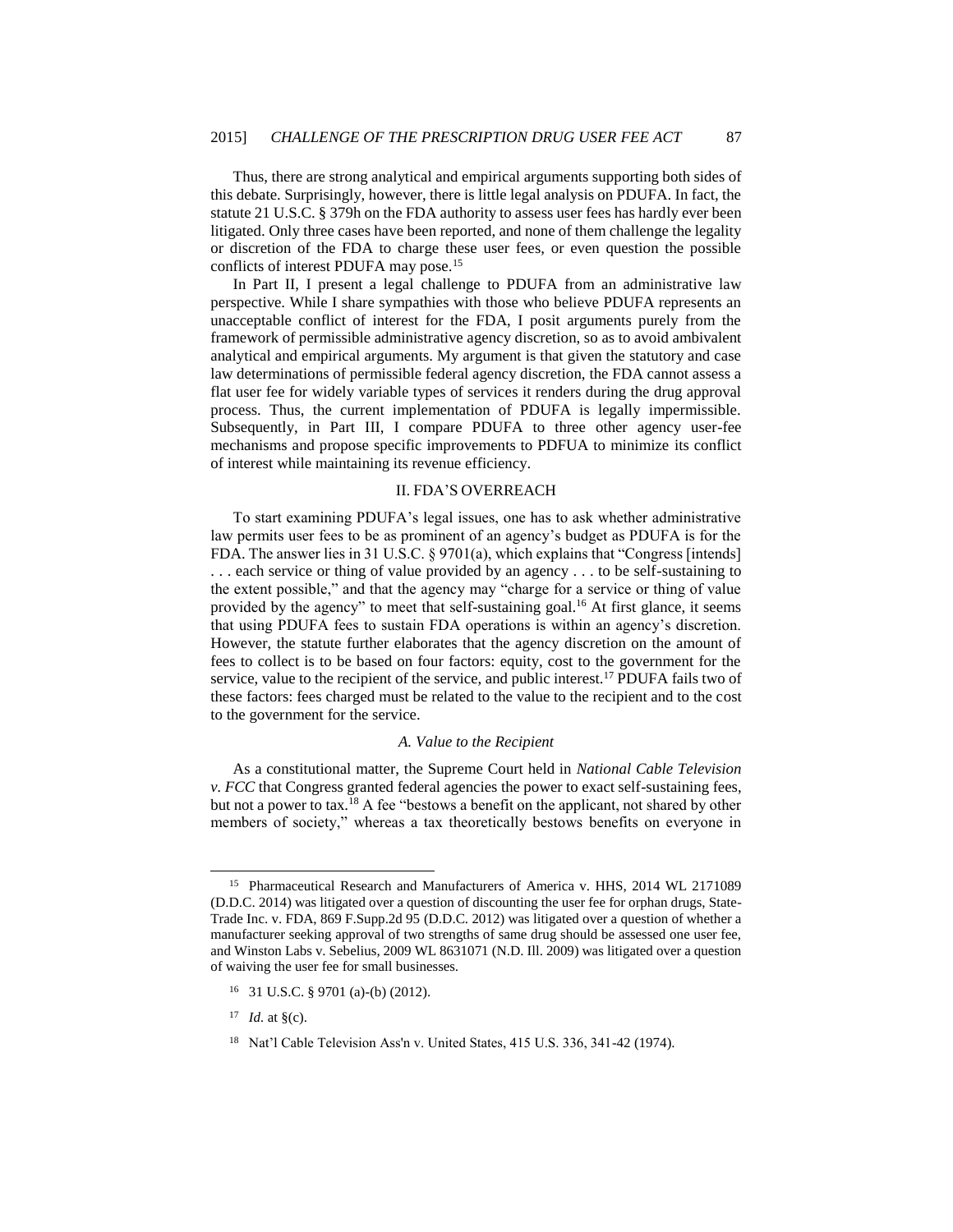society.<sup>19</sup> Thus, the Court held that any user fees charged by a federal agency should be scrutinized for and tied to a specific "value to the recipient."<sup>20</sup> In the related *Federal Power Commission v. New England Power* case, the Supreme Court clarified this standard by explaining that a federal agency may charge a user fee related to a measurable unit of service rendered for a specific recipient, but may not charge a fee based on an average from an entire industry, which would be equivalent to taxation.<sup>21</sup> Given these two seminal holdings, the § 9701(b) factor of value to the recipient limits agency discretion so that user fees must be charged on the basis of, and intrinsically measured by, the benefit received by a specific recipient.

PDUFA fails to meet this factor because it assesses a flat fee for almost all drug manufacturers.<sup>22</sup> Despite that, the FDA provides widely varying degrees of evaluation and guidance to manufacturers during the drug approval process. For example, drug sponsors can request different types of sponsor-FDA meetings;<sup>23</sup> additionally, many drugs now receive accelerated approvals: in 2012, 56% of all FDA-approved drugs had a faster-than-"normal" approval;<sup>24</sup> that number rose to 66% for 2014.<sup>25</sup> These examples all indicate that different drugs' approvals take up highly variable amounts of regulatory attention. Nevertheless, the FDA assesses one flat \$2.3 million fee for all drug applications, regardless of the services received.<sup>26</sup> Therefore, the PDUFA user fee is not inherently tied to or measured by the amount of services received by an applicant, failing the standard enunciated in *National Cable Television*. 27

#### *B. Cost to the Government*

The D.C. Circuit in *Capital Cities Communications v. FCC* explains that the cost to the government statutory factor "requires the fee assessed to bear a reasonable relationship to the cost of the services rendered [to the agency] . . . . This standard is not met where the persons who receive essentially the same physical services from the

l

<sup>23</sup> *See, e.g.*, GUIDANCE FOR INDUSTRY: FORMAL MEETINGS BETWEEN THE FDA AND SPONSORS OR APPLICANTS, FDA, 5, *available at*: [http://www.fda.gov/downloads/](http://www.fda.gov/‌downloads/‌Drugs/Guidances/ucm153222.pdf) [Drugs/Guidances/ucm153222.pdf](http://www.fda.gov/‌downloads/‌Drugs/Guidances/ucm153222.pdf) (last accessed Feb. 24, 2014) ("division director or designee who receives a meeting request will determine whether to hold the meeting.").

<sup>24</sup> Jonathan J. Darrow, Jerry Avorn & Aaron S. Kesselheim, *New FDA Breakthrough-Drug Category – Implications for Patients*, 370 NEW ENG. J. MED. 1252, 1255 (2014).

<sup>25</sup> *FDA Approving More Drugs, Fighting Abuse Of Opioids, Acting Commissioner Says*, 43 PRODUCT SAFETY & LIABILITY REP. 550 (Apr. 27, 2015, Bloomberg).

<sup>26</sup> Prescription Drug User Fee Rates for FY 2015, 79 Fed. Reg. 44,807 (Aug. 1, 2014).

<sup>27</sup> *Id.* 

<sup>19</sup> *Id.* at 342.

<sup>20</sup> *Id.* at 343.

<sup>&</sup>lt;sup>21</sup> Federal Power Commission v. New England Power Co., 415 U.S. 345, 351 (1974).

<sup>22</sup> *Cf*. *Exceptions to Fee Requirements*, FDA, *available at*: [http://www.fda.gov/Drugs/](http://www.fda.gov/Drugs/‌DevelopmentApprovalProcess/SmallBusinessAssistance/ucm069943.htm#P112_8652) [DevelopmentApprovalProcess/SmallBusinessAssistance/ucm069943.htm#P112\\_8652](http://www.fda.gov/Drugs/‌DevelopmentApprovalProcess/SmallBusinessAssistance/ucm069943.htm#P112_8652) (last accessed Feb. 24, 2015).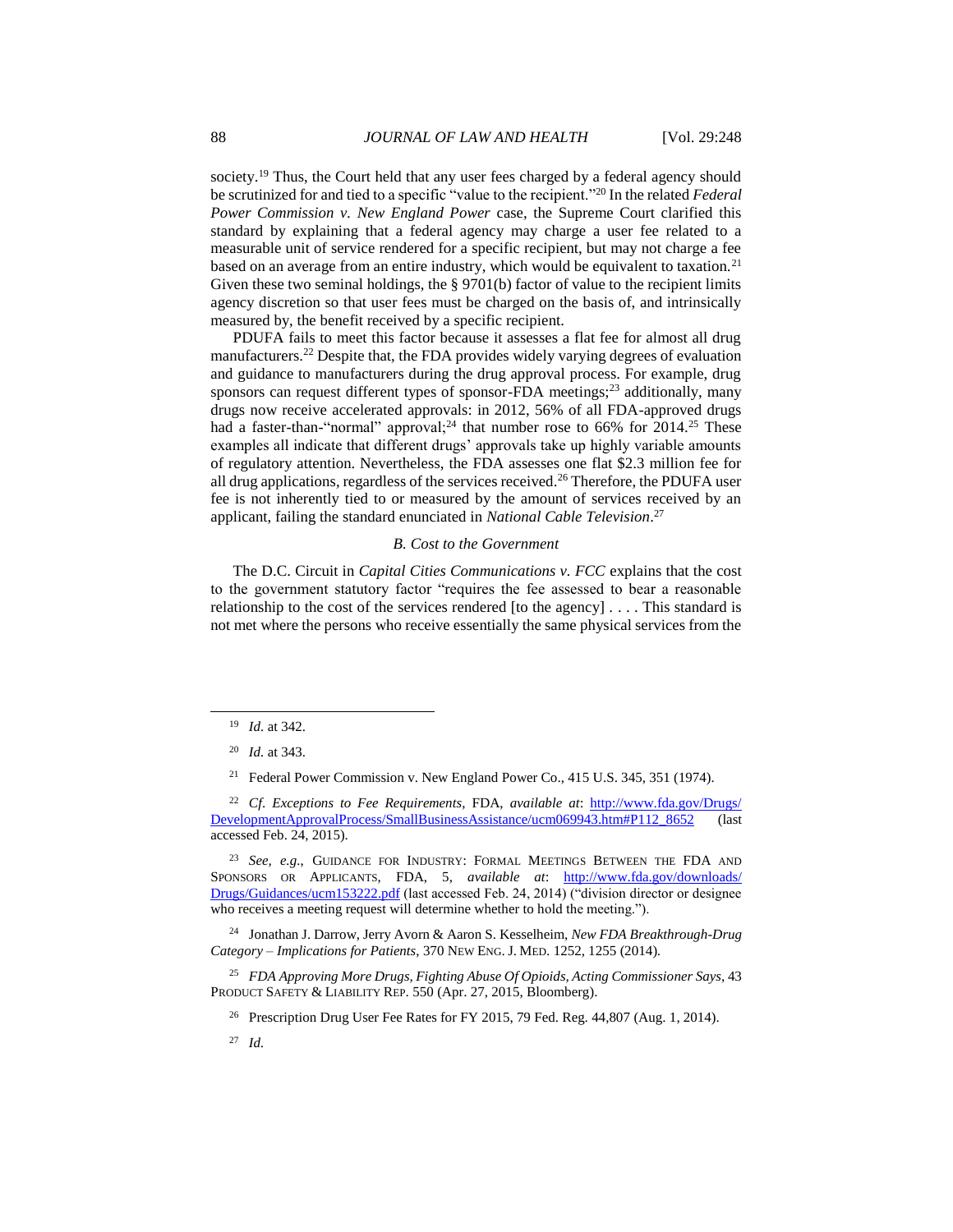agency are charged a grossly variable fee."<sup>28</sup> The contrapositive is that an agency should not charge a flat fee for providing services with grossly variable costs.

<span id="page-5-0"></span>PDUFA also fails to meet this test. In a survey of all clinical trials providing pivotal data used in FDA approvals from 2005-2012, investigators found substantial variance in the amount of clinical data submitted for various drugs in terms of size, duration, and repetition.<sup>29</sup> For example, cardiovascular drugs had on average three times as many patients in their clinical trials as dermatological drugs.<sup>30</sup> This suggests that the amount of data analyzed by the FDA is extremely variable across drugs. In fact, the FDA recognizes this variance as impacting its workload, which it admits varies "depending on factors such as therapeutic area, . . . amendment submissions, . . . [and] complex protocols."<sup>31</sup> Therefore, the FDA charges a flat fee for services that cost the agency drastically differing degrees of effort and money, which fails the *Capital Cities<sup>32</sup>* standard of assessing agency user fees to reasonably correlate with the costs of rendering the service.

In summary, PDUFA is outside the permissible range of agency discretion. In assessing flat user fees not related to the dramatic variations in the services rendered to the payees and those services' costs to the agency, the FDA is overstepping two 31 U.S.C. § 9701(b) statutory factors. Therefore, regardless of the analytical and empirical arguments for possible problematic conflicts of interest that user fees pose for the FDA, PDUFA could be challenged on purely legal grounds. An agency simply cannot assess a flat user fee for such variable services. In the next Part, I analyze three other user fee regimes for similar concerns and extrapolate from their structures improvements for PDUFA.

#### III. WHAT THE FDA CAN LEARN FROM AIRLINES, ENVIRONMENTALISTS, AND PATENTS

Many federal and state agencies charge user fees to help sustain their operations. Unlike PDUFA, some of these fees have been heavily litigated. These disputes provide lessons for improving agency user fees schemes to ensure optimal service and efficiency. In this Part, I discuss three especially pedagogical user fee mistakes.

#### *A. The FAA's Overzealous Overflight*

In 1996, the Federal Aviation Authority (FAA) sought to collect user fees on flights that crossed U.S. airspace but did not land or take off within the country.<sup>33</sup> The rationale was that without this additional fee, the FAA would only charge for a takeoff or landing event, which effectively provided no-cost FAA services to international

<sup>&</sup>lt;sup>28</sup> Capital Cities Commc'n, Inc. v. Fed. Commc'n Comm'n, 554 F.2d 1135, 1138 (D.C. Cir. 1976).

<sup>29</sup> Nicholas S. Downing et al., *Clinical Trial Evidence Supporting FDA Approval of Novel Therapeutic Agents, 2005-2012*, 311 J. AM. MED. ASS'N 368 (2014).

<sup>30</sup> *Id.* at 373.

<sup>31</sup> *Id.* at 12.

<sup>32</sup> Capital Cities Commc'n, Inc. v. Fed. Commc'n Comm'n, 554 F.2d at 1138.

<sup>33</sup> Federal Aviation Reauthorization Act of 1996, Pub. L. No. 104-264, 110 Stat. 3213 (1996).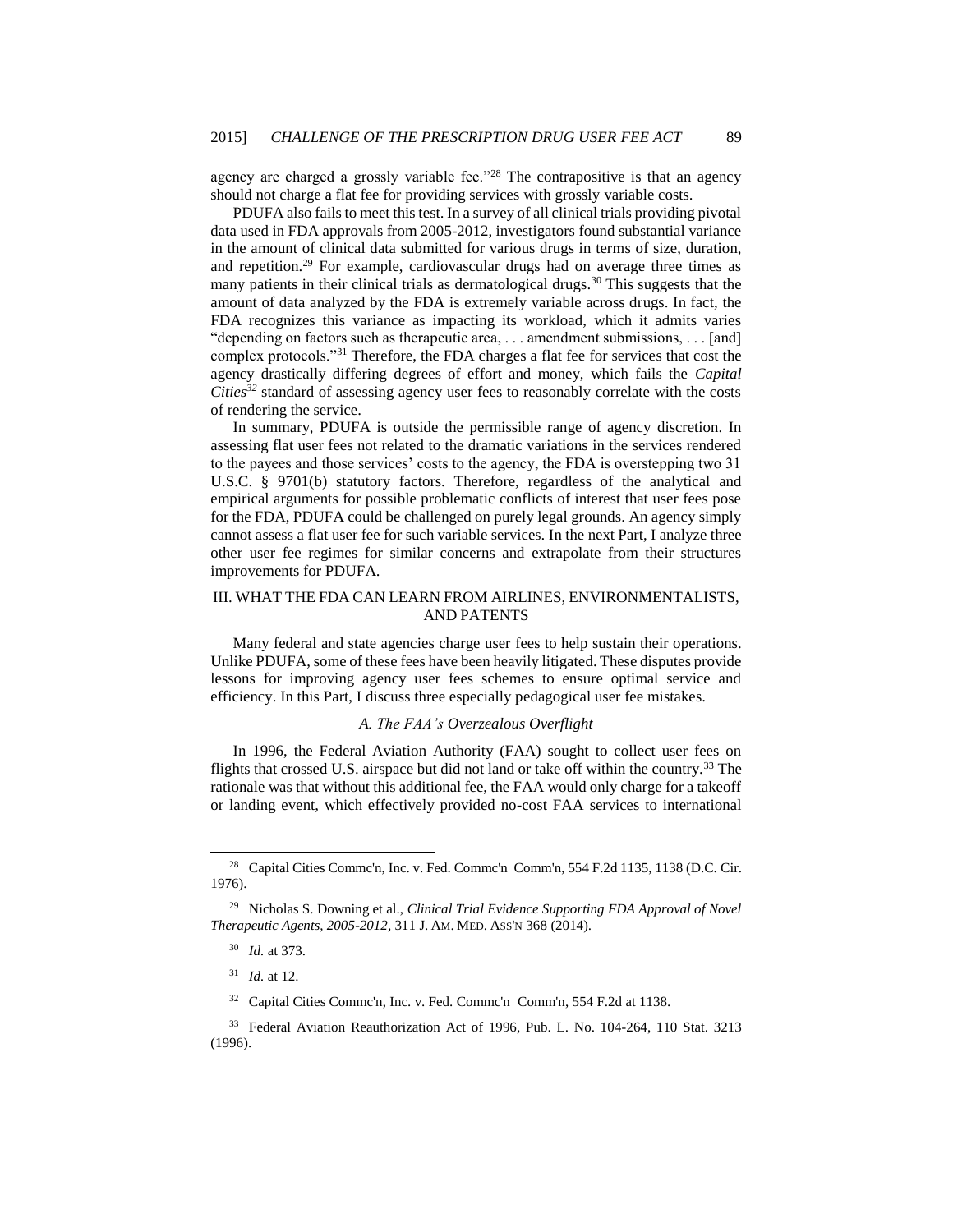<span id="page-6-0"></span>airlines that only traversed through U.S. airspace.<sup>34</sup> This overflight user fee was quickly struck down by the D.C. Circuit in *Asiana Airlines v. FAA*, which held that these fees were not related to the cost of services provided by the agency, and that user "fees must be established in such a way that each flight pays according to the burden associated with servicing that flight."<sup>35</sup> Thus, like my legal challenge of PDUFA, the FAA failed to consider the costs to the agency in its fee assessment discretion.

This FAA shortcoming stemmed from its failure to determine an appropriate user fee schedule. In estimating user fees, the FAA sought no input from the airlines themselves on how much usage there would actually be.<sup>36</sup> As a result, the actually assessed costs were extremely poor estimates of the real cost of servicing these overflights. A contemporary and analogous Canadian overflight user fee plan, which had much more rigorous fact-finding, assessed fees at only 1/3 of the American prices.<sup>37</sup> The lesson here is that industry input of potential costs of an agency service is invaluable in ensuring appropriately-priced user fees that reflect the costs of service to the agency.

This lesson can be applied to PDUFA. Because each new drug application contains highly variable amounts of clinical data for the FDA to assess,<sup>38</sup> the FDA should determine an individualized user fee for each submission. In doing so, the FDA can directly solicit input from the manufacturer on the costs and workload associated with analyzing its clinical trials, so as to appropriately price the cost of the workload for the FDA's analysis of the submitted data. Furthermore, because this assessment is individualized, and can even incorporate costs like sponsor-FDA meetings or the need for accelerated approvals, these additional fees can be assessed *post hoc* after a smaller initial payment. For instance, with each decision letter  $-$  grant or deny  $-$  to a drug manufacturer, there could be an additional bill for the FDA services rendered. This significantly lessens any potential conflicts of interest or perverse incentives, as the fees are paid *ex post* purely for the services rendered, regardless of the outcome decision. This also more efficiently allocates funding, as manufacturers only pay for the costs directly related to the services received. Finally, this change still ensures PDUFA's revenue stream for the FDA.

The FAA mistakenly estimated how much overflight usage there would be without asking the airlines about actual usage; the FDA should learn from this and not use a pre-submissions flat fee as a poor estimate of its service costs. Instead, by assessing costs post-decision, the FDA can better gauge service costs via actual usage, and in turn better structure PDUFA to lessen its conflicts.

#### *B. The New York DEC's Budget Shortfall*

In 1983, the New York Department of Environmental Conservation (DEC) started to collect user fees to regulate air emissions, waste water discharges, hazardous waste

<sup>34</sup> Roy Goldberg, *Will it Happen Again? — FAA's Disastrous Prior Experience with User Fees*, 71 J. AIR L. & COM. 37, 38 (2006).

<sup>35</sup> Asiana Airlines v. Fed. Aviation Admin., 134 F.3d 393, 402 (D.C. Cir. 1998) (internal quotations omitted).

<sup>36</sup> *See* Goldberg, *supra* not[e 34,](#page-6-0) at 41.

<sup>37</sup> *Id.* at 42.

<sup>38</sup> *See supra* Fee Rates, note **Error! Bookmark not defined.**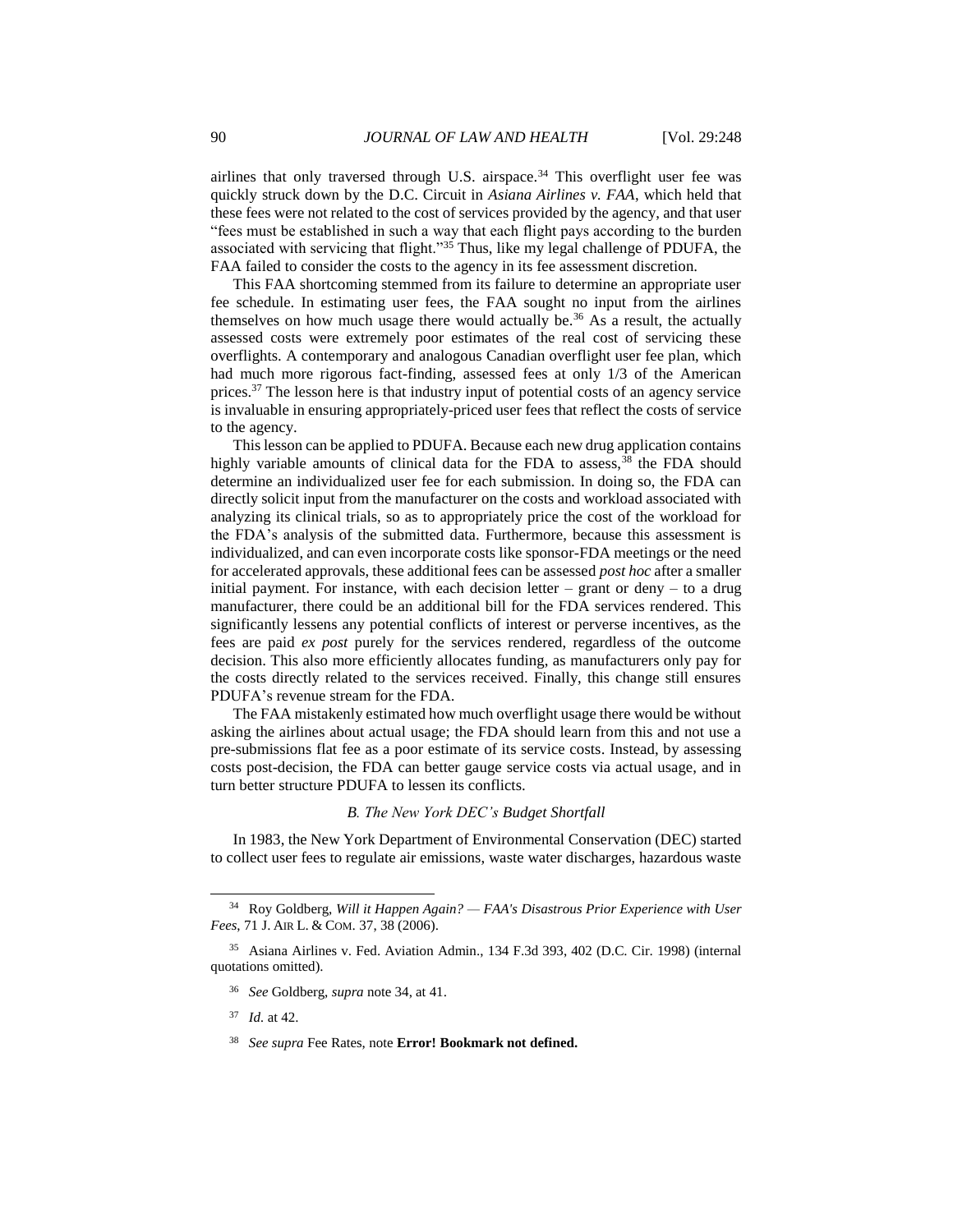treatment, and solid waste disposal.<sup>39</sup> The triggering event for this was a cutback in federal environmental grants, resulting in a huge budget deficit for the DEC.<sup>40</sup> Unlike the FAA, the NYDEC did try to tailor user fees to the amount of regulatory attention a company required.<sup>41</sup> However, the fees still created a massive budget shortfall by not accounting for agency overhead. The fee schedule overlooked the burden of litigating non-meritorious contests of assessed user fees: the DEC charged a company the same user fee, proportional to the needed regulatory workload, even as the agency absorbed the cost of resolving disputes regarding the amount of user fees to assess.<sup>42</sup> Under the DEC paradigm, there was no information-forcing incentive for industry to be candid with the regulators; rather, industry had incentives to dispute all user fee amounts because it would not have to pay a higher fee even if it lost the dispute.

Conversely, in a regime where firms providing faulty or non-meritorious information are assessed additional punitive fees, the penalty creates incentives for industry to carefully monitor the information provided to an agency. This lesson can be incorporated to improve PDUFA. If the current flat user fee regime was tailored not only to the required workload, but also based on the outcome of the applications and clinical trials, it would incentivize higher-quality drug manufacturer information. Under such a proposed regime, any drug applications with sub-standard clinical trial performance should be assessed a penalty in addition to the normal user fee. Such a regime would efficiently deal with the obvious examples of by-choice bad drug applications that waste the FDA's time. However, more relevant to today's clinical trials,<sup>43</sup> by-necessity drug applications that only have one clinical trial (instead of the conventional minimum of two trials) or uses dramatically compressed timelines (due to circumstances like dire-need drugs with a small trial population) could also be assessed a higher-than-normal user fee. In turn, if those drugs are approved, the FDA could use that additional revenue to communicate the circumstances of that drug's approval to patients and physicians so that informative due warning is provided. This stick would force the drug manufacturers to elect to either provide better clinical information and thus greater patient safety, or pay the FDA a penalty so that the agency could use the revenue to disseminate caveats about its approval. This proposal also still ensures (and may actually increase) the FDA's revenues.

The New York DEC mistakenly overlooked the power of regulatory sticks to incentivize desired behavior; the FDA should learn this lesson and not passively accept low quality clinical trials. Instead, by assessing a higher fee for sub-standard clinical  $data - those by choice or by necessity - the FDA can incentive higher-quality$ manufacturer practices, which in turn ensures better patient safety.

<sup>39</sup> *Declaratory Ruling 72-01 In re Genesee Central School Dist.* , N.Y. DEP'T OF ENVTL. CONSERVATION[, http://www.dec.ny.gov/docs/legal\\_protection\\_pdf/72\\_01.pdf.](http://www.dec.ny.gov/docs/legal_protection_pdf/72_01.pdf)

<sup>40</sup> David P. McCaffrey & Ronald H. Miller, *Improving Regulatory Information: New York's Transition to Environmental Fees*, 1986 PUB. MGMT. FORUM 75, 77.

<sup>41</sup> *Id.* at 78.

<sup>42</sup> *Id.* at 77.

<sup>43</sup> *See* Downing et al., *supra* note [29.](#page-5-0)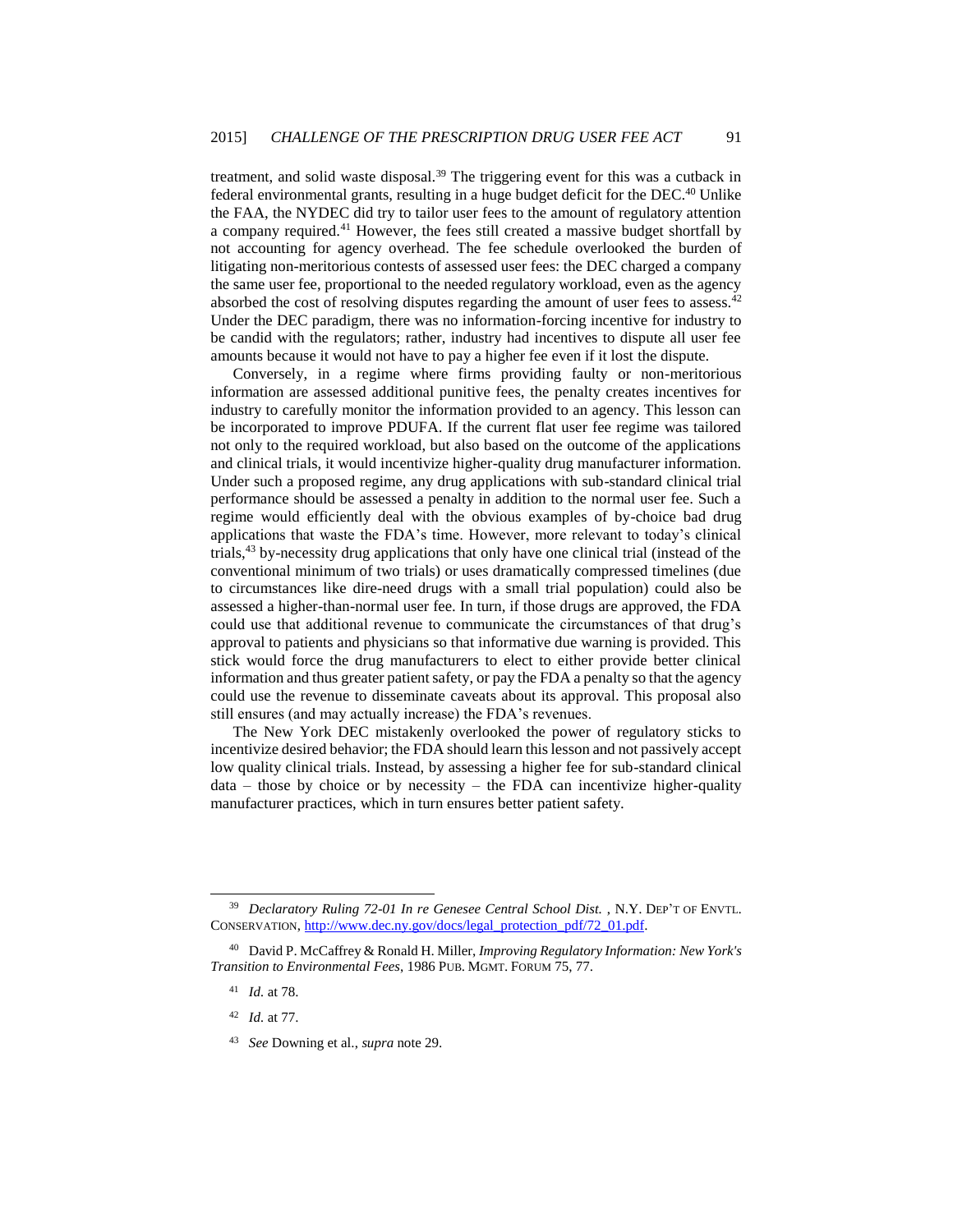#### *C. Not All User Fees Are Created Equal*

The United States Patent and Trademark Office's budget is sustained almost entirely by user fees.<sup>44</sup> Critics argue that such structures set up perverse incentives for the USPTO to be trigger-happy about granting patents.<sup>45</sup> Professor Wasserman explains that

the fee structure of the PTO is such that fees from patent examinations cover less than one-third of the Agency's cost . . . . In contrast, the postallowance [patent maintenance] fees the PTO collects are pure profits – these services cost the PTO practically nothing. Thus, the PTO has strong financial incentives to grant patents and this incentive systematically pushes the Agency's views on substantive patent law in the patentprotective direction.<sup>46</sup>

Thus, to mitigate this perverse incentive, one recommendation is to restructure the PTO user fees so that it is directly proportional to the cost of service to the agency, much like the *National Cable Television<sup>47</sup>* and *New England Power<sup>48</sup>* decisions had recommended. Therefore, the USPTO has been called upon to realign its fee structure so that the fees are paid primarily for the examination, rather than any costless-butprofitable post-grant maintenance.<sup>49</sup> In fact, the European Patent and Trademark Office has such a structure and charges almost three times as much as the USPTO for examining patent applications.<sup>50</sup>

The FDA and PDUFA face a very similar problem in its user fee structure. Of all the PDUFA user fees collected in 2013, only 35% are from the submission of a drug application.<sup>51</sup> The remainder is from either establishment fees – which each manufacturer with an active or submitted application pays annually – or product fees – which each drug with an active or submitted application pays annually.<sup>52</sup> While maintenance and surveillance of a marketed drug is obviously an active and costly

l

<sup>48</sup> Federal Power Commission v. New England Power Co., 415 U.S. 345, 351 (1974).

<sup>44</sup> GLENN J. MCLOUGHLIN, CONG. RESEARCH SERV., RS20906, U.S. PATENT AND TRADEMARK OFFICE APPROPRIATIONS PROCESS: A BRIEF EXPLANATION 2 (2014) (USPTO has a \$3.458 billion budget for 2015, of which \$3.024 billion is collected from user fees.).

<sup>45</sup> Melissa F. Wasserman, *The PTO's Asymmetric Incentives: Pressure to Expand Substantive Patent Law*, 72 OHIO ST. L.J. 379, 432 (2011).

<sup>46</sup> *Id.* 

<sup>47</sup> Nat'l Cable Television Ass'n v. United States, 415 U.S. 336, 341-42 (1974).

<sup>49</sup> *A Glimpse under the Hood: How the USPTO Proposes to Adjust Patent Fees*, [http://](http://www.patentdocs.org/2012/03/a-glimpse-under-the-hood-how-the-uspto-proposes-to-adjust-patent-fees-.html) [www.patentdocs.org/2012/03/a-glimpse-under-the-hood-how-the-uspto-proposes-to-adjust](http://www.patentdocs.org/2012/03/a-glimpse-under-the-hood-how-the-uspto-proposes-to-adjust-patent-fees-.html)[patent-fees-.html](http://www.patentdocs.org/2012/03/a-glimpse-under-the-hood-how-the-uspto-proposes-to-adjust-patent-fees-.html) (last visited Mar. 26, 2016).

<sup>50</sup> Wasserman, *supra* note 45.

<sup>51</sup> USER FEE COLLECTIONS, [http://www.fda.gov/downloads/AboutFDA/ReportsManuals](http://www.fda.gov/downloads/‌AboutFDA/‌ReportsManuals‌Forms/Reports/UserFeeReports/FinancialReports/PDUFA/UCM398248.pdf) [Forms/Reports/UserFeeReports/FinancialReports/PDUFA/UCM398248.pdf](http://www.fda.gov/downloads/‌AboutFDA/‌ReportsManuals‌Forms/Reports/UserFeeReports/FinancialReports/PDUFA/UCM398248.pdf) (last visited Mar. 26, 2016).

<sup>52</sup> FY 2013 PDUFA FINANCIAL REPORT, FDA, at 5, *available at*: [http://www.fda.gov/](http://www.fda.gov/‌downloads/AboutFDA/ReportsManualsForms/Reports/UserFeeReports/FinancialReports/PDUFA/UCM398248.pdf) [downloads/AboutFDA/ReportsManualsForms/Reports/UserFeeReports/FinancialReports/PD](http://www.fda.gov/‌downloads/AboutFDA/ReportsManualsForms/Reports/UserFeeReports/FinancialReports/PDUFA/UCM398248.pdf) [UFA/UCM398248.pdf](http://www.fda.gov/‌downloads/AboutFDA/ReportsManualsForms/Reports/UserFeeReports/FinancialReports/PDUFA/UCM398248.pdf) (last accessed Feb. 25, 2015).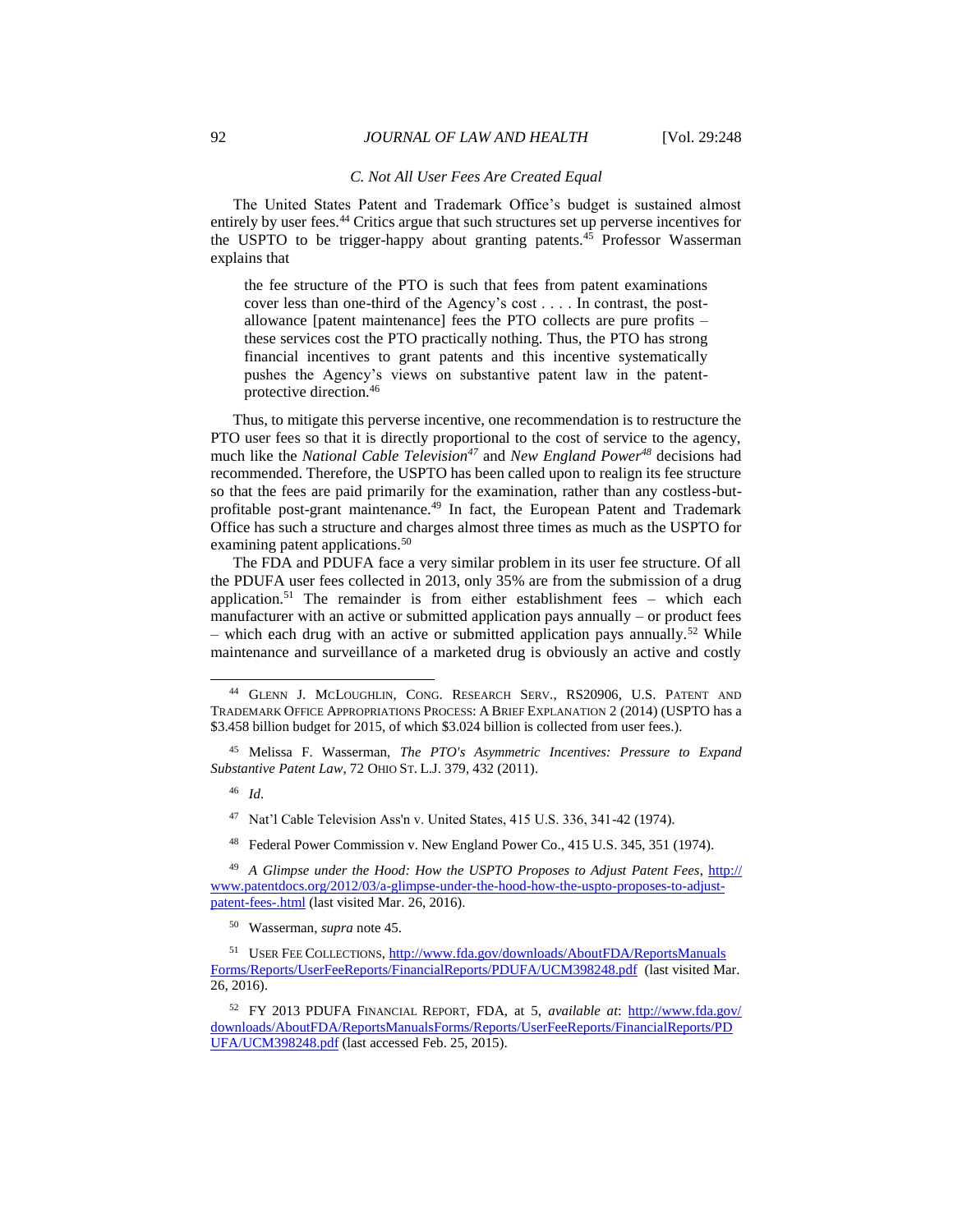endeavor (much more so than the maintenance of a patent), this distortion in FDA fee collection still creates the possibility for perverse incentives. If the FDA is collecting the majority of its fees from maintaining drug approvals, what is to prevent it from taking a USPTO-like permissive attitude during the drug approval process? Moreover, the FDA already takes a rather passive role in post-approval market surveillance,<sup>53</sup> which lessens the justification for collecting the majority of user fees under such a purported maintenance purpose.

Therefore, as a third suggestion for improving PDUFA, the user fee structure should be adjusted to reduce incentives for the FDA to be overly permissive during drug approvals. To counteract allegations of agency capture from user fee funding, the majority of user fees should be collected for the drug application examination process itself, and not for anything post-approval. Even at the expense of over-collecting for application examination and having to redistribute these fees for other FDA purposes (such as overhead or post-market surveillance), the FDA should eliminate any systematic opportunities to profit from granted approvals. In essence, this conflict of interest is at the heart of PDUFA critics' arguments, and an appropriate user fee structure could go a long way to reassure such critics while still sustaining fee revenues from manufacturers.

#### IV. CONCLUSION

FDA Commissioner Hamburg has pointedly stated that the PDUFA user fees are not a quid pro quo.<sup>54</sup> Perhaps, in her mind, that seems to be the strongest counterargument to many critics' arguments about PDUFA's conflicts of interests. However, from a purely legal perspective, agency user fees need to be quid pro quo! 31 U.S.C. § 9701(a), *National Cable Television<sup>55</sup>* , *New England Power<sup>56</sup>*, and *Capital Cities Communications<sup>57</sup>* all explicitly hold that a federal agency's assessment of fees need to be tailored to the value of the services received and to the cost of the service to the agency. With so much variance among new drug applications in terms of services-needed and approval timelines, a flat user fee simply is not appropriate. Rather, working within permissible agency fee discretion can actually decrease

<sup>53</sup> *See, e.g.*, Leslie Pray & Sally Robinson, *Rapporteurs, Forum on Drug Discovery, Development, and Translation*, *in* CHALLENGES FOR THE FDA: THE FUTURE OF DRUG SAFETY, WORKSHOP SUMMARY 62-63 (2007)

At the time of approval, the FDA often negotiates hurriedly with a company to design a Phase IV study. While the company may have agreed to conduct the study prior to approval, the FDA has few options for ensuring that it actually meets that commitment once the drug is on the market. Because these studies may be negotiated quickly at the last moment, they [also] can be poorly designed. As a result, a company may have difficulty gaining approval for such a study from an institutional review board (IRB) or enrolling subjects, or may conduct the study but end up with meaningless results. *Id*.

<sup>54</sup> Margaret A. Hamburg, FDA Commissioner, Address at the Yale Law School FDA Law class (Apr. 22, 2015).

<sup>55</sup> Nat'l Cable Television Ass'n Inc. v. Fed. Commc'n Comm'n, 415 U.S. 336, 341-42 (1974).

<sup>56</sup> Fed. Power Comm'n v. New England Power Co., 415 U.S. 345, 351 (1974).

<sup>57</sup> Capital Cities Comm'n, Inc. v. Fed. Commc'n Comm'n, 554 F.2d 1135, 1137-38 (Fed. Cir. 1976).